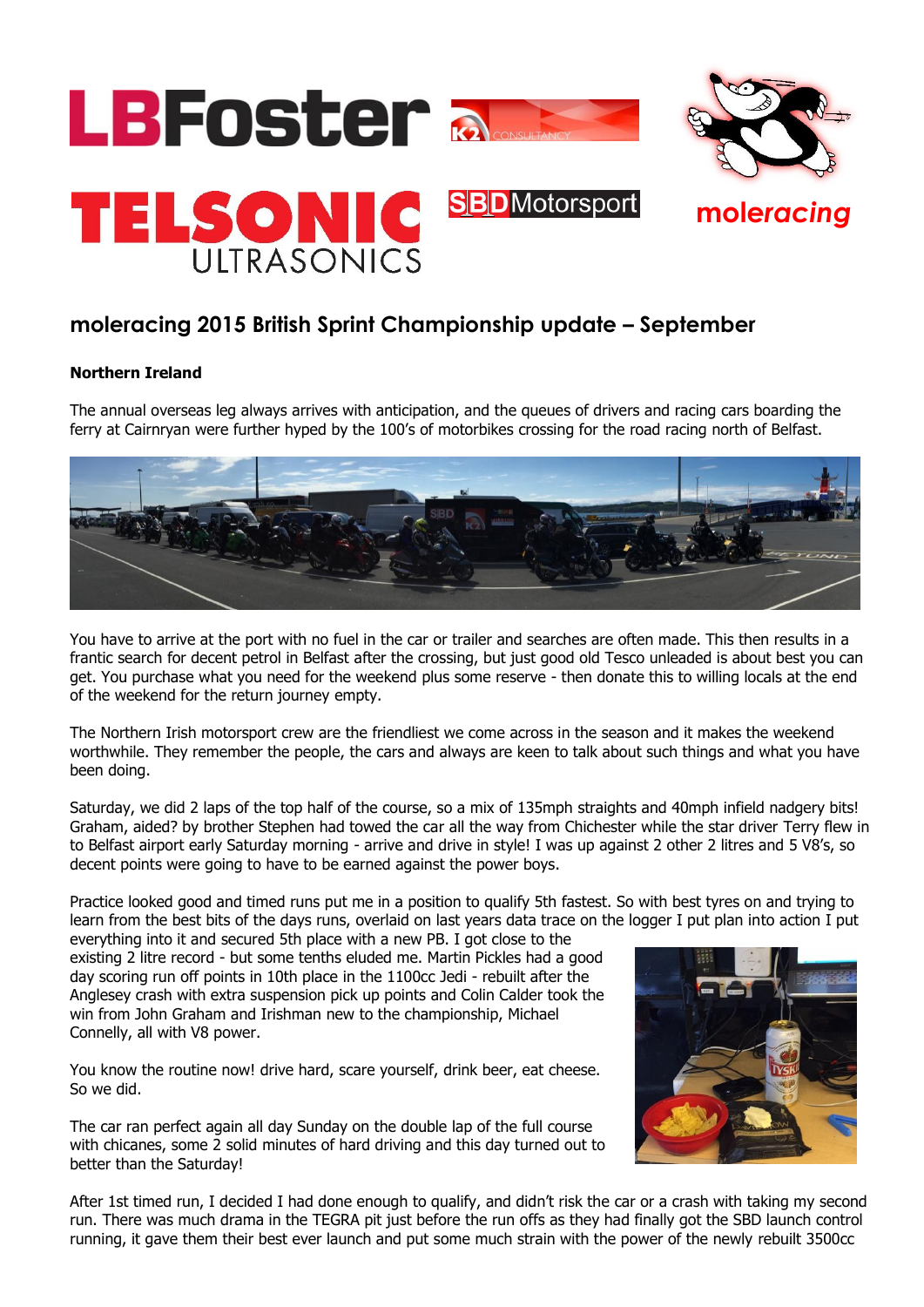Judd V8 that it stripped 2nd gear and this exploded inside the gear box. Frantic rebuild did not allow completion into for Terry and Graham to make the run off. Then more drama, John Graham snapped a drive shaft joint and also couldn't make the run off.

So with good points, a freshly cleaned set of slicks, I gave it full beans and commitment to end up 3rd in the run off AND set a new 2 litre record to boot, getting 0.5 secs inside the old time pleased to beat the longstanding 2 litre record set by a local driver for a bonus point. I pushed really hard to get an extra point by repeating this on the second run and after 2 minutes of sheer terror/excitement/exhilaration I was just 0.1seconds the wrong side of the old time!



A nice Belfast hotel was a welcome end to an exhausting weekend followed by a 5:30am start for the 11 hour journey home on Monday!

## **Aintree**

I hadn't competed at Aintree since 2008, and wanted to do this event as it was a round of another national Club level championship I have entered the HSA - Hillclimb and Sprint Association, plus I wanted to have a crack at the 2 litre record. This was a fun event and points counted for nothing in the British championship.

An awful night in a Premier Inn (drunken revellers at 4am) at least resulted in a full refund, so this saw me in the paddock and walking the track at 6:30 for sunrise! 2 practice runs and 5 timed runs were on offer during the day, despite there being over 100 entries.

The record according to the entry list was 40.33, and my best time from '08 was 42.20. The track only has 3 bends, and some fast straights so it is a power circuit, and it was no surprise that John Graham took FTD (fastest time of day) with his V8 and doing some 160mph+ over the finish line, I could only manage 135mph to come 2nd overall.



During the practice I got down to 41.24 so inside my PB, then with good tyres on for timed run 2, I posted a 40.20, however it turned out the record I was chasing was incorrect and earlier this year Nick Algar had lowered it to 38.89! that seemed impossible, the only way was serious commitment in the bends - where an off, is often a comprehensive total accident due to no run off, high speeds and solid barriers!

Had a new paddock pit crew arrive courtesy of the Blundell's, the powers of batman Rob and super tyre cleaner older sister Natasha might help!



The conditions were perfect, and perhaps I shouldn't have given it everything, but I had a go on the final run. I studied the data and even been communicating/sending onboard video files with Nick on holiday abroad about lines and bumps and things. So 7th run of the day and up for it, I gave it a full 8000 rpm launch control start and set off, 100mph before first corner. Warning beeps immediately in the helmet, ignore, first corner dispatched well, 60 mph min apex speed, full throttle, more warnings beeps, look at dash on straight, no issues, next corner, beeps very distracting. Abort, Abort! Beeps are there for a reason. Slowed and then realised it was a low fuel pressure warning. Got a tow back to paddock. Note to self "Put fuel in tank before a run" !

Hey ho, car in one piece, new PB, good day out! head home!

### **Blyton Park**

I was really looking forward to this British round, as I have driven here 3 times previously, even holding the outright record for a few years. My fellow 2 litre drivers, had not driven a lap, so I hoped to have an advantage at last. The